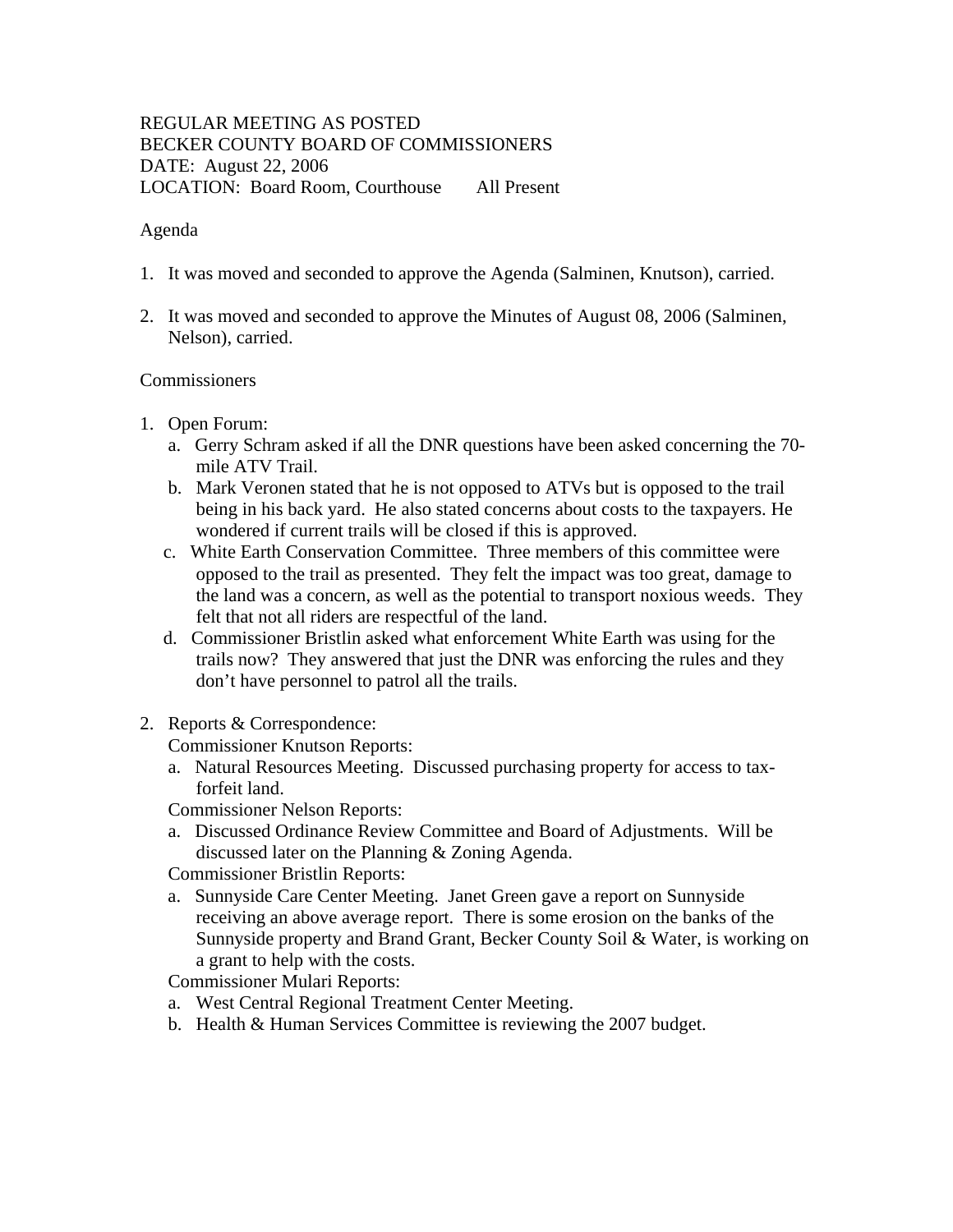Brian C. Berg Reports:

- a. 2007 Budget discussion. The departments have completed their 2007 budget requests. We may need to schedule a day to review all the budgets.
- b. Management Training Report: The training went well, the Departments felt this was needed, it was beneficial and the presenter was very good.
- 3. Appointments: None at this time.
- 4. Transit Building Bids:

This project was re-bid, and the bids cannot be approved until MN/DOT signs off on them. It was the Consensus of the County Board to go with the low bid that would maximize the Grant dollars, and the Building Committee is given the authority to make the decisions.

- 5. West Central CD & Treatment Center Contribution
	- a. It was moved and seconded to approve the payment of \$6,670 towards the Regional Pilot Study, contingent upon a (10) county participation (Salminen, Bristlin), carried.
- 6. MN/Dot Temporary Easements:
	- a. It was moved and seconded to accept the Easement on Parcel No. 15 in the amount of \$1,500 as proposed by MN/DOT (Salminen, Nelson), carried.
	- b. It was moved and seconded to accept the Easement on Parcel No. 2 in the amount of \$2,700 as proposed by MN/DOT and to communicate with the City of Detroit Lakes on this Easement (Salminen, Nelson), carried.
- 7. It was moved and seconded to accept the Grant Agreement for the Airport Project Number: 3-27-0021-4-08, to be used for snow removal equipment and with the County Attorney's approval (Salminen, Bristlin), carried.

### Auditor

- 1. No Licenses or Permits.
- 2. It was moved and seconded to set the date for the Truth-In-Taxation Meeting on Thursday, December 7, 2006 at 7:00 p.m. in the Upper Court Room, Courthouse (Bristlin, Knutson), carried.
- 3. It was moved and seconded to approve to authorize Ryan Tangen to sign the Contract for Software License Maintenance and Support Agreement between Election Systems & Software, Inc. and Becker County, dated July 26, 2006. No payments are required until 2007 (Salminen, Knutson), carried.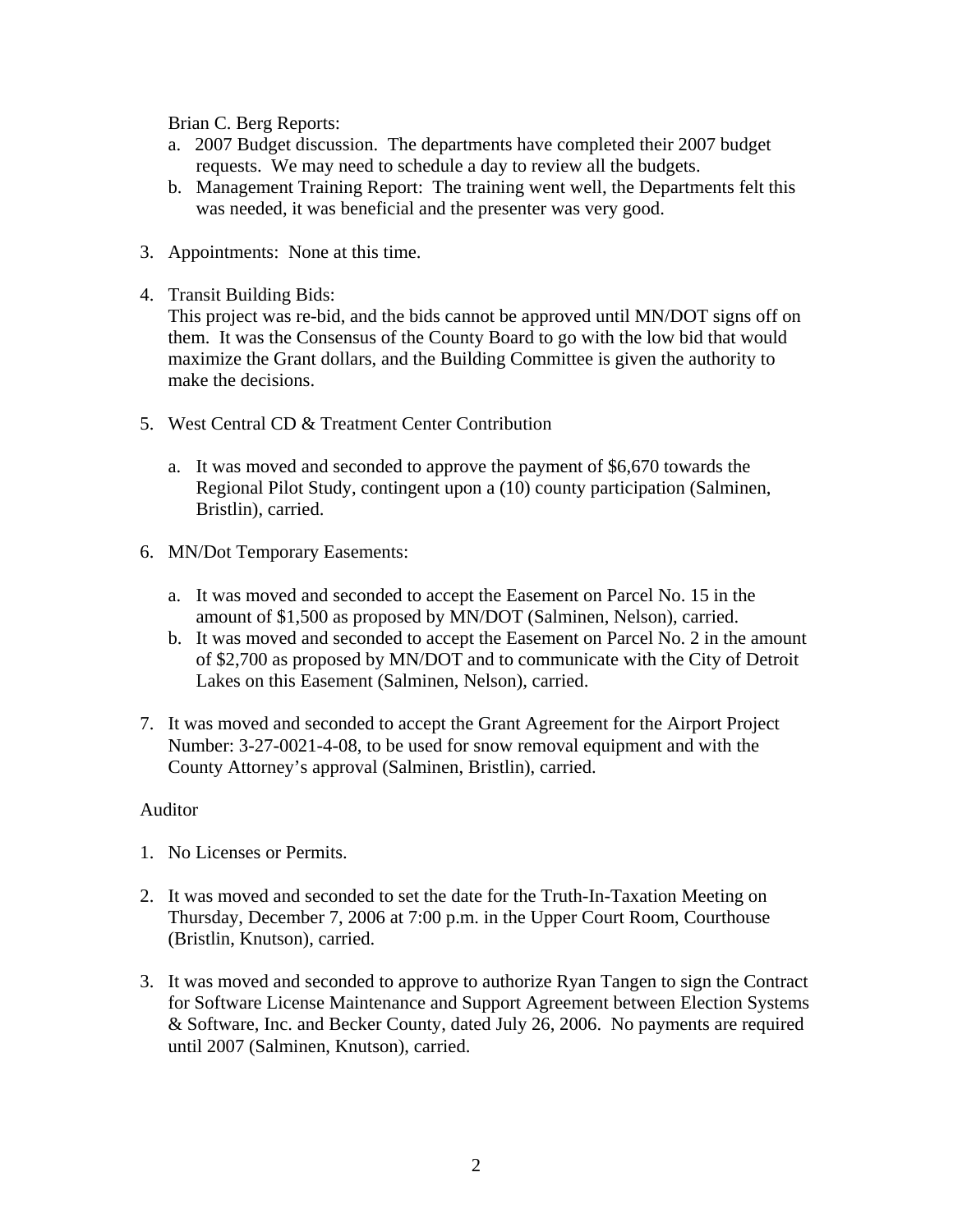## Finance Committee Minutes

- 1. It was moved and seconded to approve the Claims (Knutson, Salminen), carried.
- 2. Transit Consideration of Transit Building Bids Recommendation to accept base bid and support the Building Committee's discussion in reference to maximizing Federal Grant.
- 3. Human Services Personnel Request, recommended to approve.
- 4. MN/DOT Temporary Easements recommend to approve and coordinate payment in reference to the construction change order as it deals with a deposit to City Water Department.
- 5. IT Capital Improvement Expenditure Requests: It was moved and seconded to approve the following Capital Improvements: Planning  $& Zoning - (1)$  New Computer & Monitor for Front Receptionist at \$900; Sheriff – (3) New Computers/Monitors at \$2,700; Environmental – (1) New Computer/Monitor and Printer at \$1,400; Human Services – (1) New Computer/Monitor at \$900; and Auditor – (2) New Monitors at \$500 (Salminen, Nelson), carried.
- 6. Construction Change Order. It was moved and seconded to approve the Construction Change Order for \$4,500, reference the capping of water lines at Human Services Parking Lot (Salminen, Nelson), carried.
- 7. West Central CD Treatment & Correctional Center Request Recommend support of \$6,670.

### **Sheriff**

1. It was moved and seconded to accept the State & Federal Traffic Enforcement Grant Agreement in the amount of \$50,000 for 2007 (Salminen, Bristlin), carried.

#### Assessor

1. It was moved and seconded to approve the following Abatement (Knutson, Salminen), carried.

| Parcel No.   | <b>Tax District</b> | <b>Request for Abatement</b> | Amount |
|--------------|---------------------|------------------------------|--------|
| R06.0800.201 | Cormorant           | <b>Assessment Error</b>      | \$486  |

2. It was moved and seconded to approve Assessment Contracts with the following Townships: Height-of-Land, Audubon, Erie, Detroit, and Lake Eunice (Salminen, Bristlin), carried.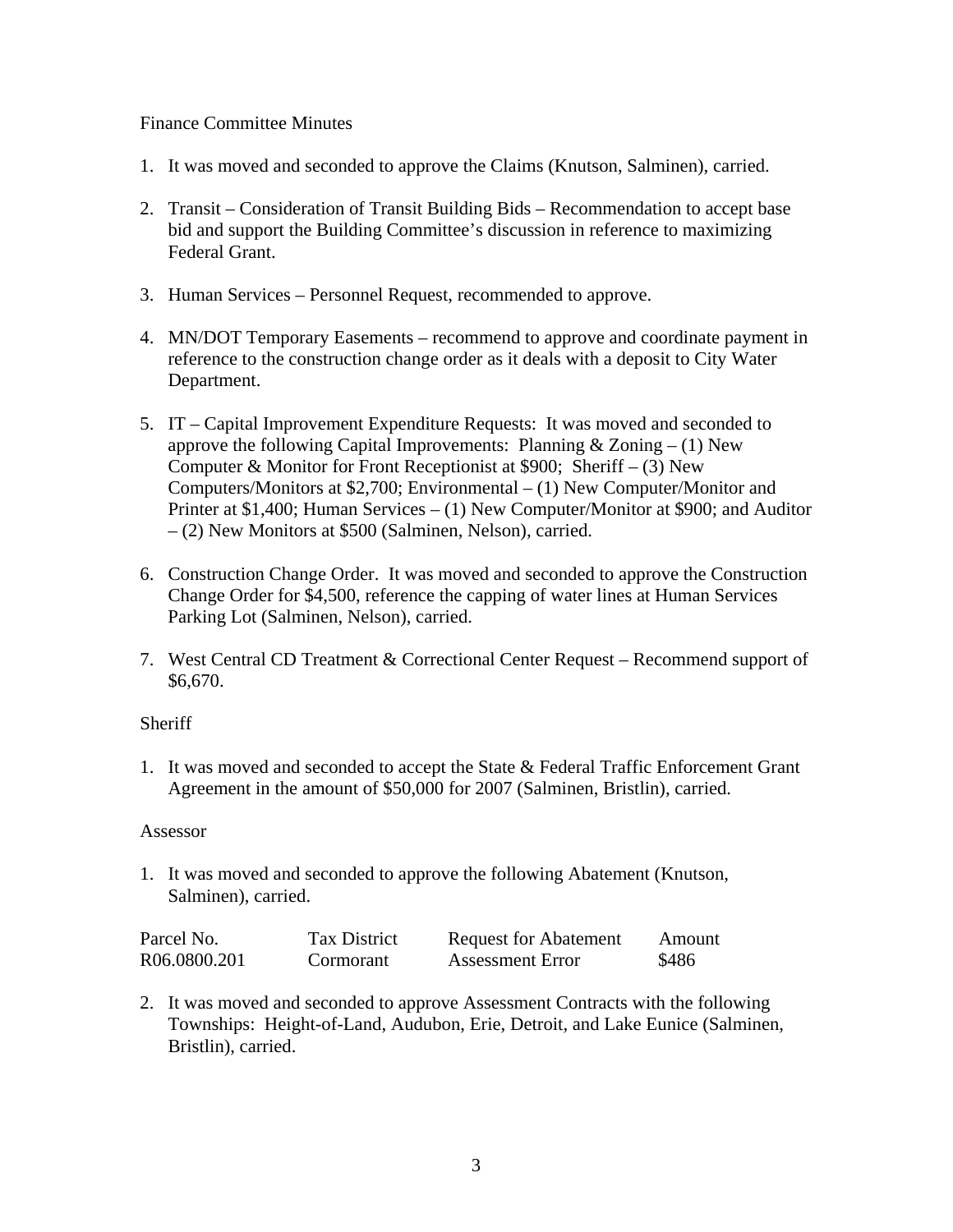### Human Services

- 1. It was moved and seconded to accept the Public Assistance Applications (Salminen, Nelson), carried.
- 2. It was moved and seconded to accept the Case Load Trends Report (Salminen, Bristlin), carried.
- 3. It was moved and seconded to approve the Human Services Claims (Bristlin, Knutson), carried.
- 4. It was moved and seconded to accept the Family Group Decision Making Grant to reimburse for expenditures for reunification, family support and family preservation for 10 counties and Indian Child Welfare in the amount of \$151,410, with Becker County as the fiscal host (Salminen, Bristlin), carried.
- 5. It was moved and seconded to pass Resolution No. 08-06-2A, requesting to reclassify the full-time Support Enforcement Aide position to two part-time positions due to a resignation of a Child Support Enforcement Aide (Salminen, Nelson), carried.
- 6. It was moved and seconded to approve the Community Health Claims (Salminen, Knutson), carried.
- 7. It was moved and seconded to approve the Purchase of Service Agreement with the Detroit Lakes Early Childhood Family Education to teach the SIDS and Shaken Baby classes. This is a renewal and is in the amount of \$112.50 (Nelson, Bristlin), carried.
- 8. It was moved and seconded to approve the funding request for \$16,066 to provide immunization registry services (Salminen, Bristlin), carried.
- 9. It was moved and seconded to approve the Transit Claims (Salminen, Nelson), carried.
- 10. It was moved and seconded to accept the Transit Ridership Report (Salminen, Bristlin), carried.

US Fish & Wildlife

1. It was moved and seconded to approve a waterfowl easement secured from Stewart Hofland and others on the following described lands: T.138N.,  $R.38W.5^{th} P.M.,$ Section 16, W1/2NE1/4, NW1/4SE1/4, SE1/4NW1/4, N1/2SE1/4, SW1/4SW1/4 (Bristlin, Salminen), carried.

# Planning & Zoning

1. Becker County Planning Commission (PC) of August 15, 2006: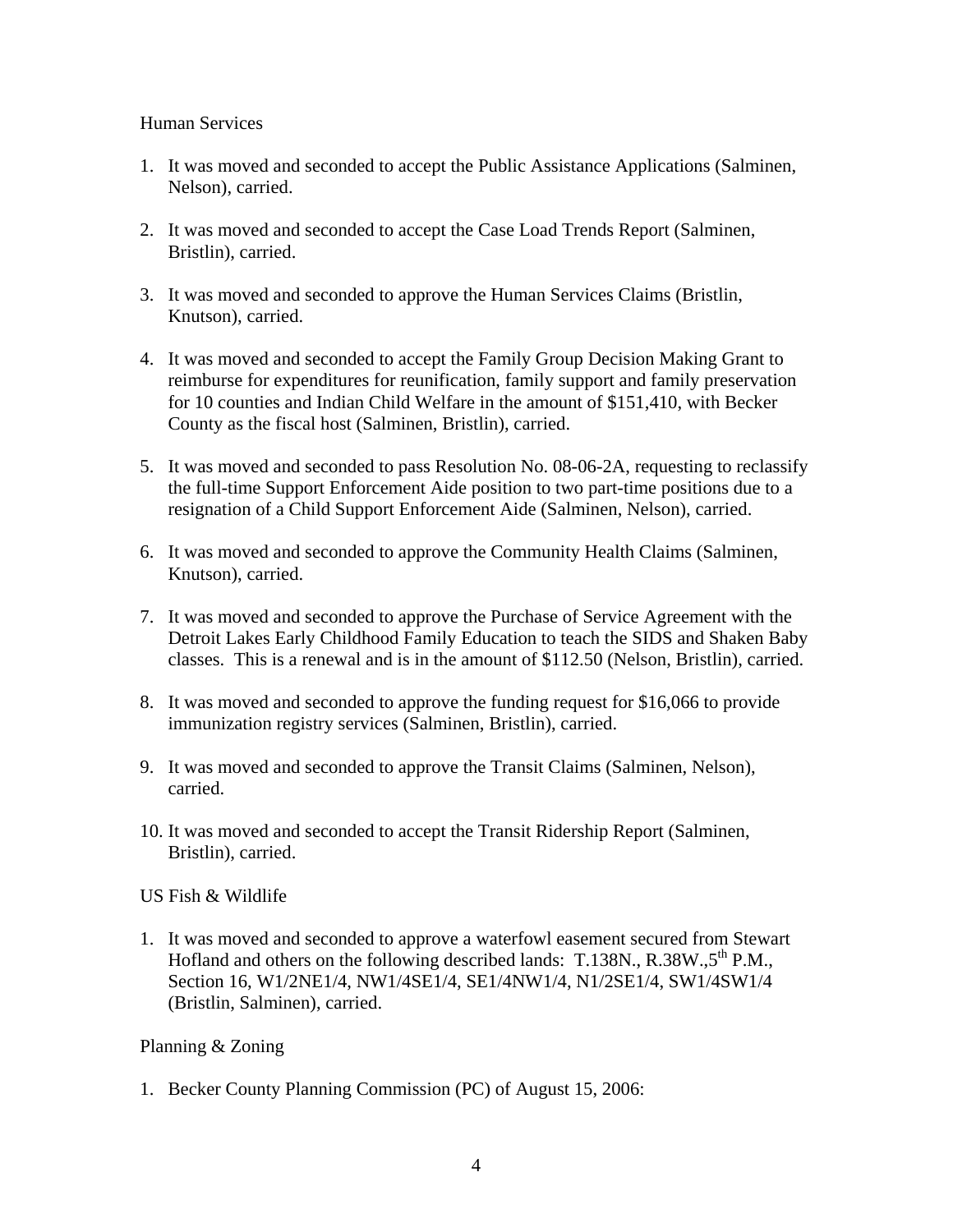- 1) FIRST ORDER OF BUSINESS: Brad Solhiem, Tabled.
- 2) SECOND ORDER OF BUSINESS: Tom Kleven, Cormorant Twp. It was moved and seconded to concur with the PC findings and recommendations to approve the certificate of survey to allow two lots in an agricultural zone based on the fact that it does meet the criteria of the Zoning Ordinance and Subdivision Ordinance (Salminen, Knutson), carried.
- 3) THIRD ORDER OF BUSINESS: Erlene and Jack Davis, Lake View Twp. It was moved and seconded to concur with the PC findings and recommendations to approve a conditional use permit to allow a commercial use consisting of crafting retreat center based on the fact that the use would not be detrimental to the surrounding area (Salminen, Bristlin), carried.
- 4) FOURTH ORDER OF BUSINESS: John Onstad, Lake Eunice Twp. It was moved and seconded to concur with the PC findings and recommendations to approve a change of zone from agricultural to residential and approve the certificate of survey for one lot based on the fact that the application meets the criteria of the Zoning Ordinance and Subdivision Ordinance (Nelson, Salminen), carried.
- 5) FIFTH ORDER OF BUSINESS: Rolf Christiansen, Forest Twp. It was moved and seconded to concur with the findings and recommendations of the PC to approve the change of zone from agricultural to residential and approve the certificate of survey for one lot based on the fact that it does meet the criteria of the Zoning Ordinance and Subdivision Ordinance (Salminen, Bristlin), carried.
- 6) SIXTH ORDER OF BUSINESS: Shelly and Curt Ulrich, Audubon Twp. It was moved and seconded to concur with the findings and recommendations of the PC to approve the certificate of survey for three lots based on the fact that the application meets the criteria of the Zoning Ordinance and Subdivision Ordinance with the stipulation that Tracts A&B be accessed from the West, with the easement terminating at the lot line separating Tract A  $\&$  Tract B; and access to Tract C be from the East (Knutson, Nelson), carried.
- 7) SEVENTH ORDER OF BUSINESS: Lowell Schlauderaff, Detroit Twp. It was moved and seconded to concur with the findings and recommendations of the PC to approve the certificate of survey based on the fact that the application meets the criteria of the Zoning Ordinance and Subdivision Ordinance (Bristlin, Knutson), carried.
- 8) EIGHTH ORDER OF BUSINESS: Ronald Hanson, Cormorant Twp. It was moved and seconded to concur with the PC findings and recommendations to approve the certificate of survey based on the fact that it meets the criteria of the Zoning Ordinance and Subdivision Ordinance (Salminen, Bristlin), carried.
- 9) NINTH ORDER OF BUSINESS: Neil Lewes Aaxis Development LLC, Detroit Twp. Tabled.
- 10) TENTH ORDER OF BUSINESS: Final Plat of Creek View Acres, Leslie Heimark. It was moved and seconded to concur with the PC findings and recommendations to approve the Final Plat of Creek View Acres based on the fact that the final plat meets the criteria of the Zoning Ordinance and Subdivision Ordinance (Knutson, Nelson), carried.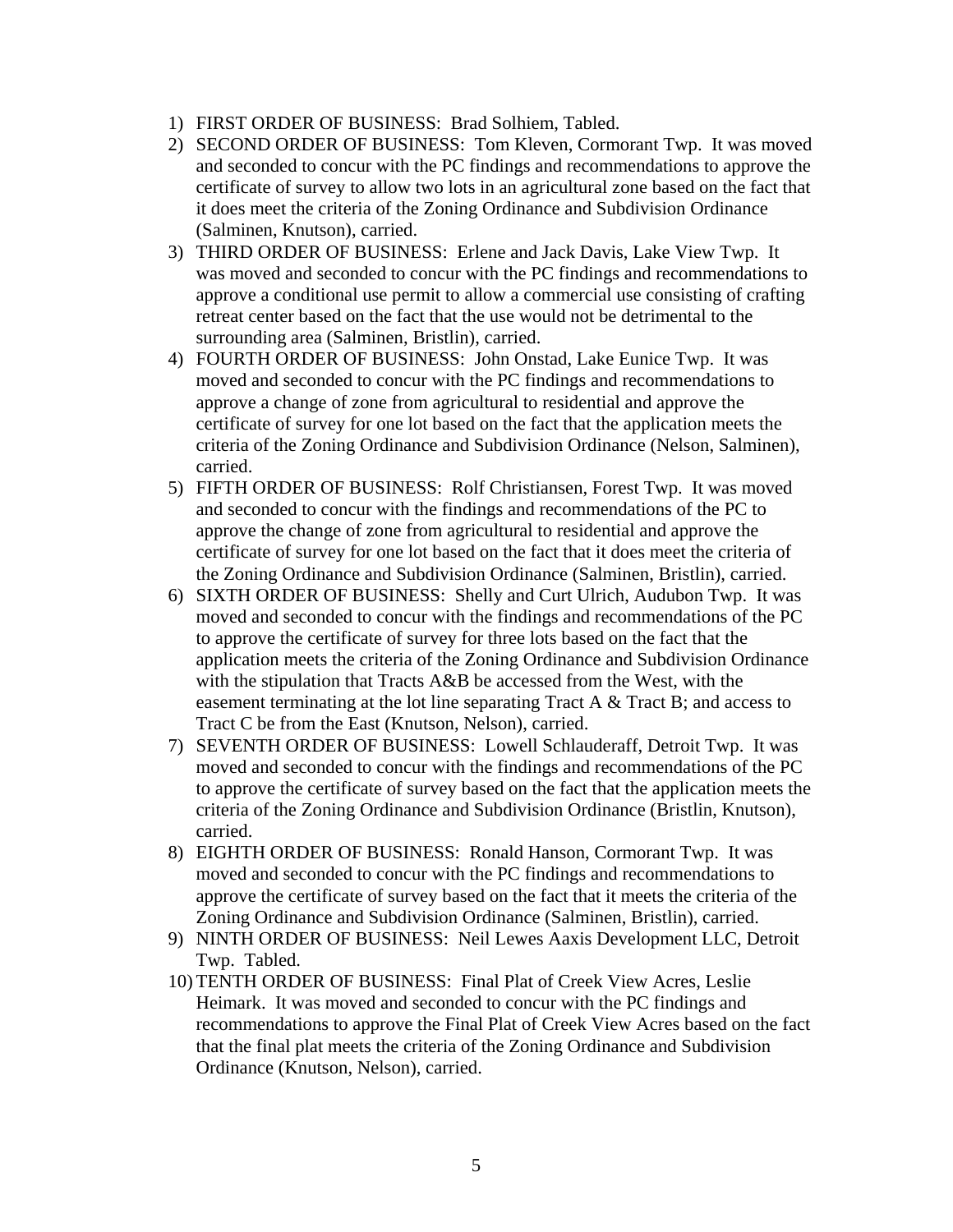- 11) ELEVENTH ORDER OF BUSINESS: Final Plat of Smokey Hills Estates, Steven Pachel, developer. It was moved and seconded to concur with the PC findings and recommendations to approve the final plat of Smokey Hills Estates based on the fact that the final plat meets the criteria of the Zoning Ordinance and Subdivision Ordinance (Bristlin, Knutson), carried.
- 12) TWELVETH ORDER OF BUSINESS: Final Plat of County 17 Store & More Condos, Bill Jordan, developer. It was moved and seconded to concur with the findings and recommendations of the PC to approve the final plat of County 17 Store and More Condos based on the fact that the plat meets the criteria of the Zoning Ordinance and Subdivision Ordinance (Salminen, Knutson), carried.
- 13) THIRTEENTH ORDER OF BUSINESS: Informational Meeting scheduled for Thursday, September 14, 2006 at 8:30 a.m. at the Planning & Zoning Office.
- 2. Commissioner Nelson asked Patty Johnson, Planning & Zoning Administrator, about the Ordinance Review Committee and Board of Adjustment meetings and the items they can approve. Patty stated that all things are considered including Township, COLA, and DNR statements. Commissioner Knutson stated that the ultimate goal is to make the right decision for the lake.

The Meeting was Recessed until 1:30 p.m. LOCATION: Upper Courtroom, Courthouse All Present

ATV Trail Contract Consideration

- 1. Natural Resource Management Director Chip Lohmeier introduced Representative Tom Hackbarth; Bill Johnson, the Regional OHV Planner with the DNR Division of Trails & Waterways; and Ron Potter, the State OHV Program Supervisor
	- a. Rep. Hackbarth presented background on the dedicated account for ATV Trails, including how and when the bill was written and passed into law. Rep. Hackbarth indicated that the main goals of this trail system were to provide families with new vacation destinations, thereby bringing more tourism dollars into Becker County, and curb the misuse of ATV's. He also stated that this project would enable the State and County to locate and inventory trails, mark trails with appropriate signage, keep people on the designated trails, and create a huge financial impact for the State by greatly increasing tourism.
	- b. Bill Johnson spoke about the ongoing process of State forest and trail reclassification and designation, breaking the forests and trails into three (3) categories: managed, limited, and closed. Mr. Johnson passed out information which explained the process in three (3) detailed phases. He indicated that while many existing trails would remain and be used, a significant number of new trails would be constructed.
	- c. Ron Potter discussed the terms of the ATV Trail agreement, reminding the Board members that the agreement is a concept only. He stressed that the agreement should be carefully considered, and that the County can opt out at any time during the process. An environmental review will be conducted on the area. Since ATV-OHV use is on the incline rather than the decline, he stressed that the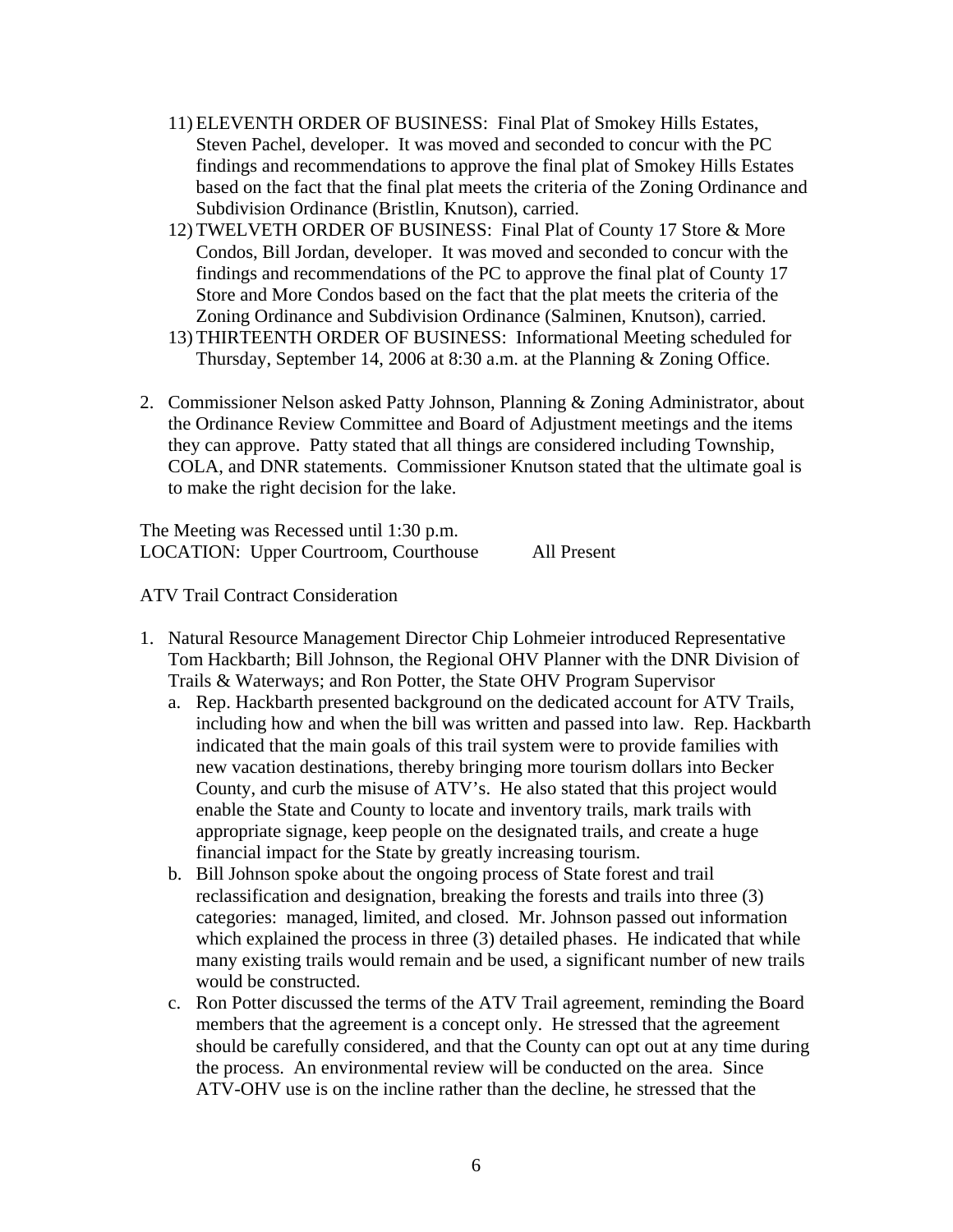County provide a sustainable, planned route to avoid misuse of natural resources. Mr. Potter also noted that the residents of Gilbert have no issues or complaints about their ATV trail system.

Commissioner Bristlin inquired of the panel as to how much of the 35,000 acres of State land were ATV's allowed on. He also questioned how far the State had progressed in the reclassification and designation process, and what kind of latitude and flexibility the County has in the number of miles in the trail and the process at large. He indicated that it would be more prudent to know what we have for existing trails, and what their designations are, before constructing new trails. Rep. Hackbarth indicated that there was a deadline of April 2007 to be met, and it would be unfair to change the criteria now. Commissioner Knutson remarked that several entities, including the White Earth Tribal Council and several townships, were vehemently opposed to the process, even with the assurances that this would be an environmentally friendly trail system. Commissioner Nelson asked if the existing trails would be the primary system, with new trails as the connecting factor. Rep. Hackbarth indicated that a little over 50% of the existing trails are closed, so there would be significant new construction, although Mr. Johnson remarked that it was too early to tell how many new trails would be constructed. Rep. Hackbarth stated that everything south of Highway 2 will be limited, and individuals will not be able to ride wherever they want.

Citizens for Responsible/Reasonable ATV Use

- 1. Ruth Bergquist distributed a handout explaining the group's position on the trail issue.
- 2. Doug Schumann of Little Rainbow Resort indicated his opposition to the trail system due to the problems of noise, mud, etc., and how guests came to his resort for quiet and the enjoyment of nature.
- 3. Judith Hoiriis spoke in opposition to the 70-mile ATV Trail system.
- 4. Willis Mattson spoke in opposition to the 70-mile ATV Trail system.
- 5. Steve Scott, Vice President of the Juggler-Big Elbow-Little Bemidji Lake Association distributed copies of a resolution passed by the association in opposition to the proposed trail system.
- 6. Chuck Church distributed a letter in opposition to the proposed trail system.

Sheila Blanford, Tamarac Resort & Campgrounds

1. Ms. Blanford spoke in favor of establishing a trail system to prevent further damage to the environment.

Jeff Moritz, Woods & Wheels ATV Club

1. Mr. Moritz indicated his organization's support of the proposed trail system, and explained his group's efforts to educate and promote responsibility in the use of ATV's.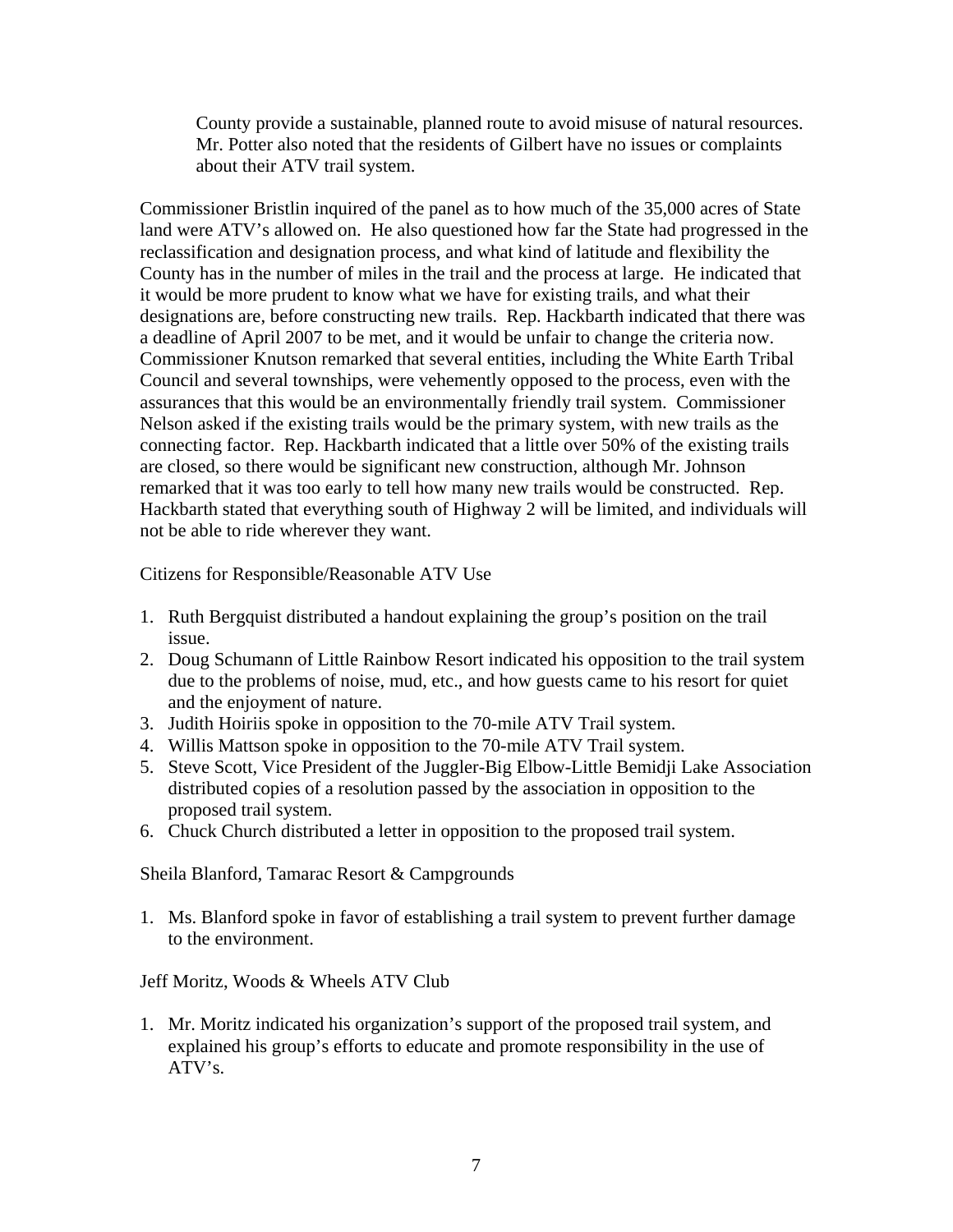# Open Forum

- 1. Ruth Bergquist spoke in opposition to signing of the Joint Powers Agreement.
- 2. Ray Vlassak spoke in opposition to signing of the Joint Powers Agreement.
- 3. Lanny Waalen spoke in opposition to signing of the Joint Powers Agreement.
- 4. Leah Prussia, Deputy Director of the WELRP, spoke in opposition to signing of the Joint Powers Agreement.
- 5. John Shimek, WELRP, spoke in opposition to signing of the Joint Powers Agreement.
- 6. Cheryle Young, Coon Rapids, President of the North Metro Trail Riders, spoke in favor of signing the Joint Powers Agreement.
- 7. Phill Morud, Newfolden, President of the ATV Association of Minnesota, spoke in favor of signing the Joint Powers Agreement.
- 8. Les Schermerhorn spoke in favor of signing the Joint Powers Agreement.
- 9. Gary Thompson, President of Woods & Wheels ATV Club, spoke in favor of signing the Joint Powers Agreement.
- 10. John Reynolds spoke in opposition to signing of the Joint Powers Agreement.
- 11. Barbara Boyle, Tamarac Refuge Manager, spoke in opposition to signing of the Joint Powers Agreement.
- 12. Donna Dustin of the Isaac Walton League spoke in opposition to signing of the Joint Powers Agreement.
- 13. Edie Watson spoke in opposition to signing of the Joint Powers Agreement. She also stated that it appears a parking area and part of a trail has already been started in an area that coincides with the proposed trail.
- 14. Sue Scott spoke in opposition to signing of the Joint Powers Agreement.
- 15. Dave Sharbo spoke in opposition to signing of the Joint Powers Agreement.
- 16. Barry Babcock of the Jackpine Coalition spoke in opposition to signing of the Joint Powers Agreement.
- 17. Dick LeSage of Icecracking Lodge spoke in favor of signing the Joint Powers Agreement.
- 18. Leslie Fain, Director of the Anishiinabe Center, spoke in opposition to signing of the Joint Powers Agreement.
- 19. Dawn Kier, White Earth Natural Resources, spoke in opposition to signing of the Joint Powers Agreement. She also addressed the problems of enforcement and trail layout.

Commissioner Knutson remarked that too many dollars were being diverted from crucial highway projects to the trail system. Commissioner Salminen said that the County should at least start having a system with regulations. Rep. Hackbarth said the County can request an extension if progress is being made, and there is flexibility in the 70 mile figure.

It was moved and seconded to not enter into a Joint Powers Agreement regarding the proposed ATV Trail System, with the DNR and the State of Minnesota (Knutson, Bristlin), carried.